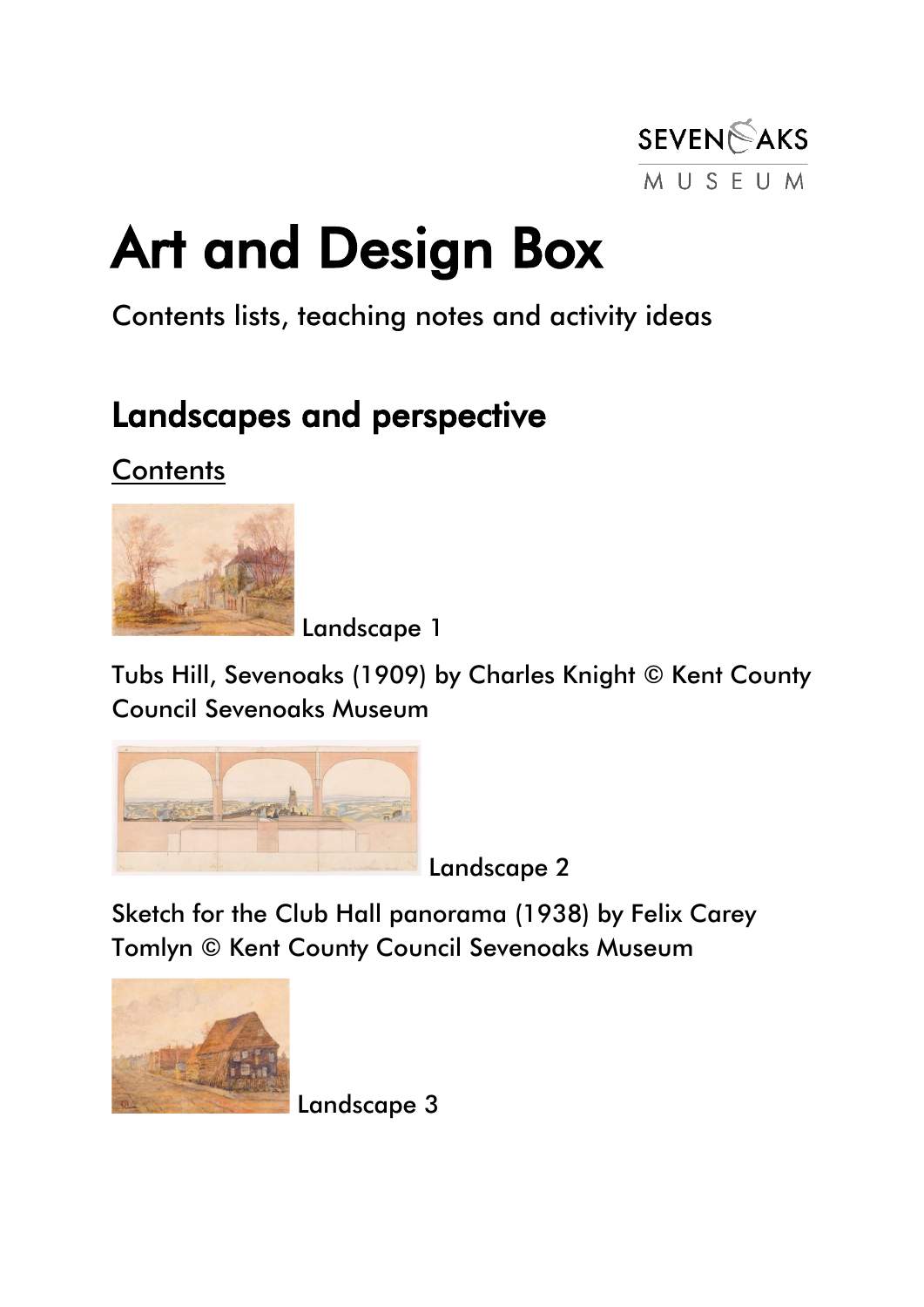Untitled (c.1900) Charles Knight © Kent County Council Sevenoaks Museum



Landscape 4

Sketch for the Lime Tree Studio drop curtain (1940) by Felix Carey Tomlyn © Kent County Council Sevenoaks Museum



Landscape 5

The Barn, Brittains Lane by Henry Jarvis (1867-1955) © Kent County Council Sevenoaks Museum



Landscape 6

Evening in the Shoreham Valley (1931) by Vincent New © Kent County Council Sevenoaks Museum



Landscape 7

The High Street, Sevenoaks (1932) by Vincent New © Kent County Council Sevenoaks Museum

x 21 pieces string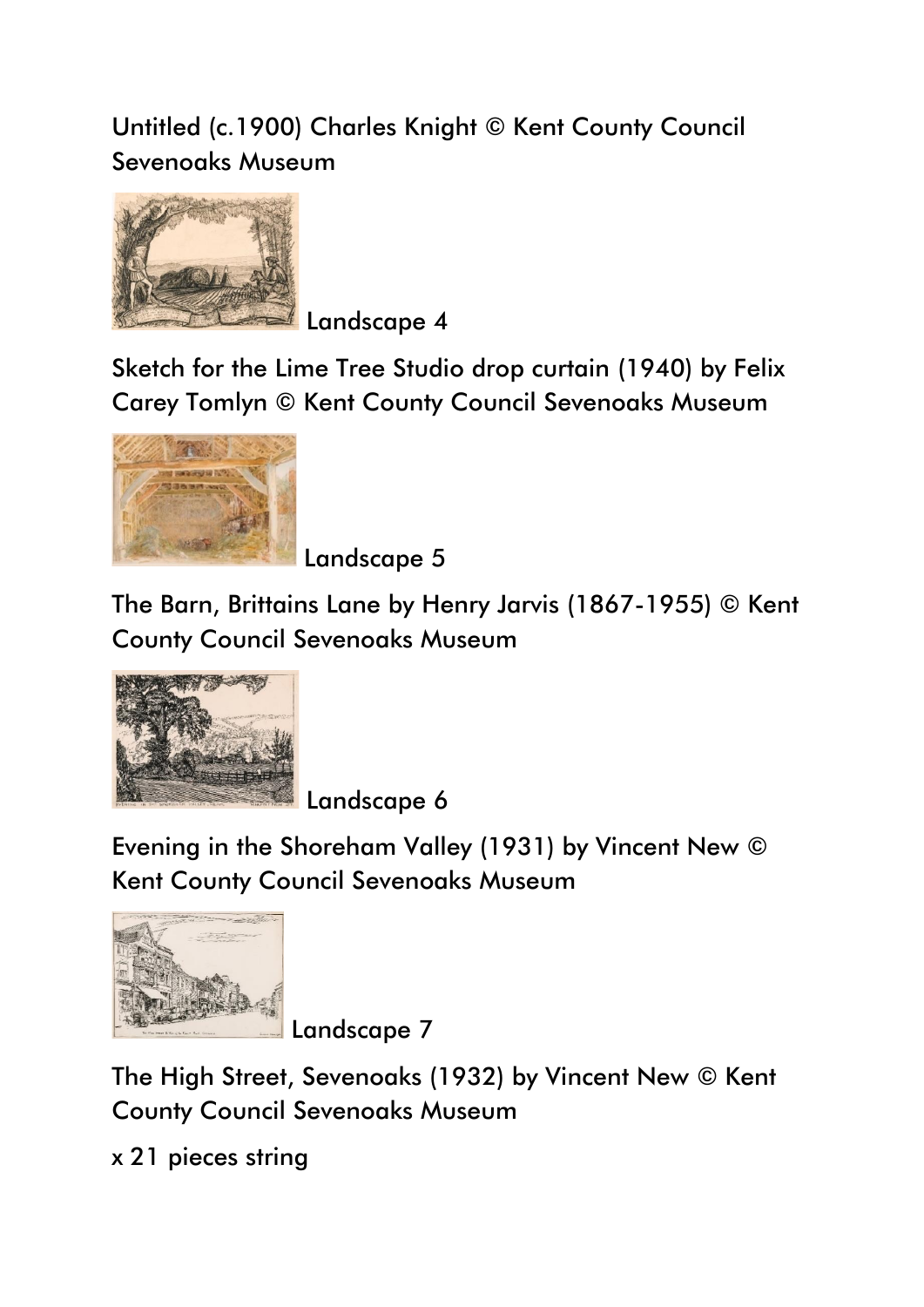## **Discussion**

Perspective in art is a technique for creating the illusion of three-dimensions on a two-dimensional surface.

Question: Look at these landscapes from the Sevenoaks Museum collection. What tricks have the artists used to create a sense of distance?

Possible answers: Buildings are depicted increasingly smaller, scenery that is further away has been painted lighter and in less detail, roads are a triangle shape.

These artists have used a horizon line, vanishing lines or both to create a sense of perspective. Imagining these lines can help with the initial stages of a drawing or painting.

In a picture with a 'horizon line' , everything above the line slopes down, and everything below the line slopes up. It is not necessarily where the land meets the sky, rather it means the horizontal eye level line of the artist.

The 'vanishing point' in a picture is always situated on the horizon line. Exactly where depends on the direction of the artist's view. A vanishing point is more definable in cityscapes than rural scenes.

In the technique known as one point perspective, vanishing lines start from the foreground and meet at a single vanishing point, forming a triangle.

There might be two or three vanishing points, known as two point or three point perspective.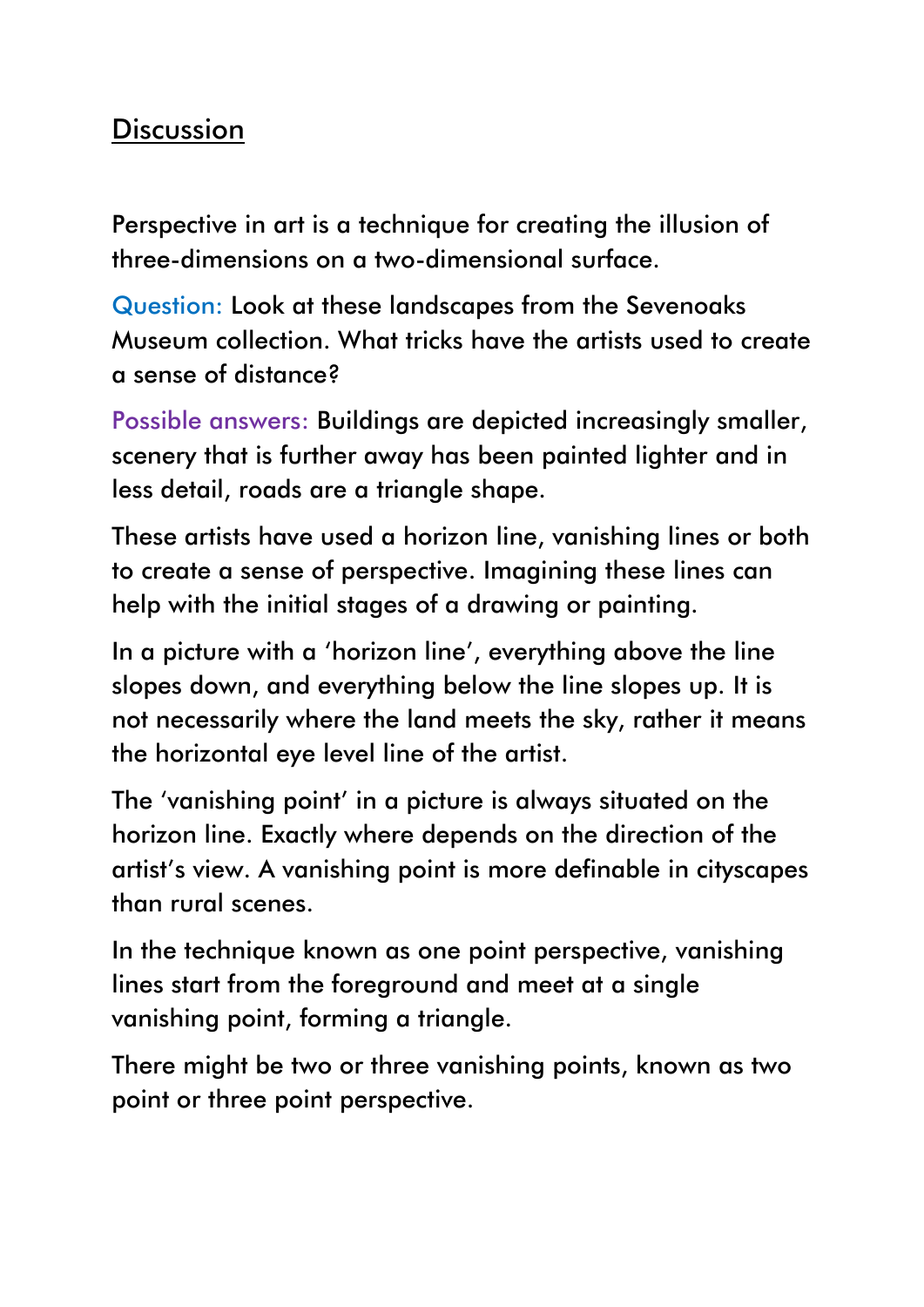## **Activity 1**

Divide into 7 groups. Give each group one of the landscape pictures and 3 pieces of string.

Can you place a piece of string where you think the horizon line is?

If possible, can you place pieces of string where you think the vanishing lines are?

You can look at the diagram to help you.

## Activity 2

Draw a landscape (from life, a photo or your imagination) which includes objects both close and far away, using what you've learnt about perspective.

You will need: Pencils, rulers, a choice of paint/ colouring pencils/ oil pastels.

Tips:

Lay out your horizon and vanishing lines in pencil to guide the size and direction of everything you want to add to your picture.

Use darker shading or stronger colours to draw the eye to objects in the foreground.

Don't be afraid to exaggerate what you actually see. This is called artistic license. Remember, you are trying to create depth on a flat surface.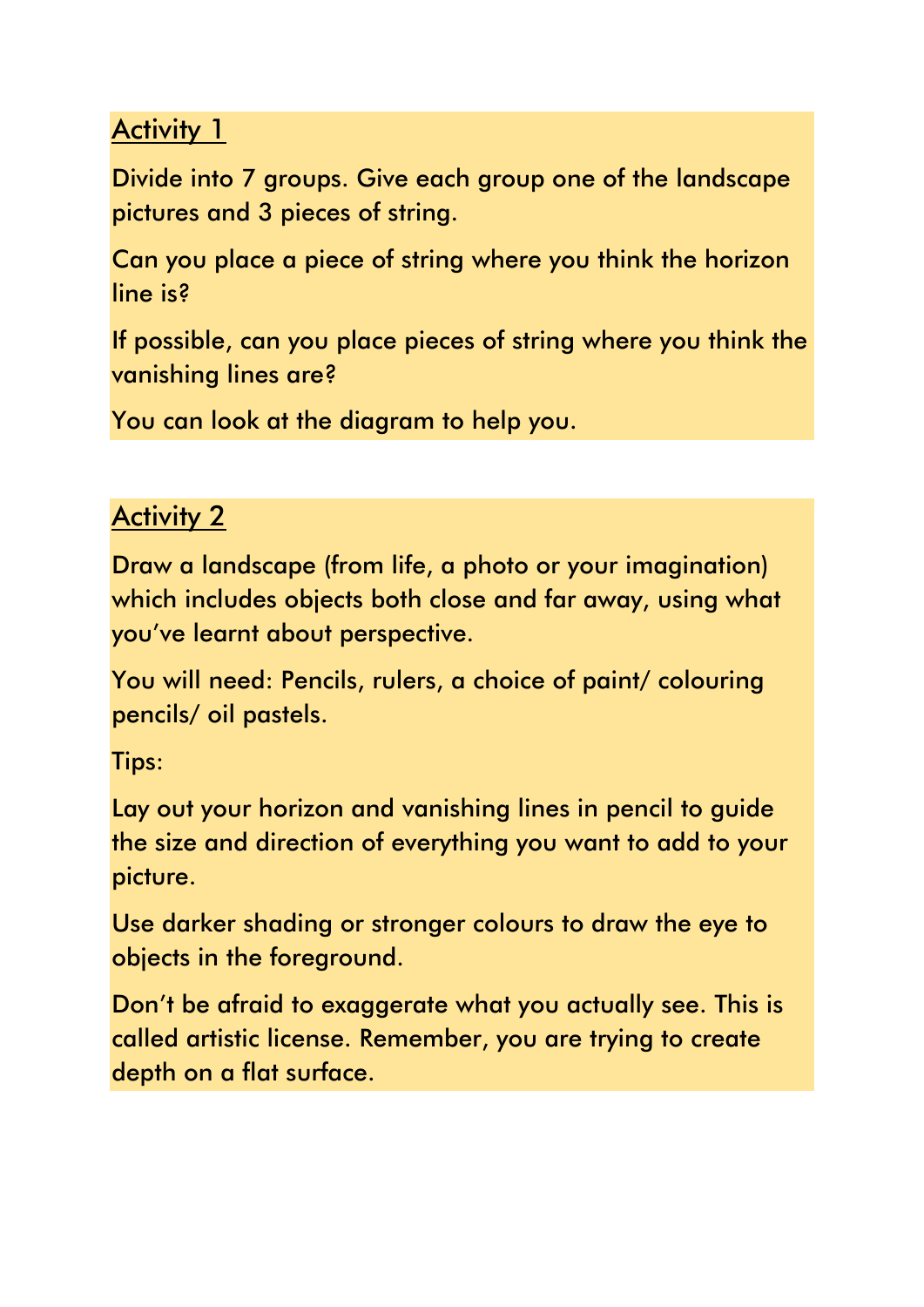# Symbolic design

**Contents** 



Object card 1 / **Answer card 1** 

Fireman's helmet © Kent County Council Sevenoaks Museum



Object card 2 / Answer card 2

WW1 Women's Land Army badge © Kent County Council Sevenoaks Museum



Object card 3 / Answer card 3

WW2 Royal Air Force cap © Kent County Council Sevenoaks Museum



Object card 4 / Answer card 4

Cricket umpire's tie (1960s) © Kent County Council Sevenoaks Museum



McDougall's flour bag (early to mid 20th century) © Kent County Council Sevenoaks Museum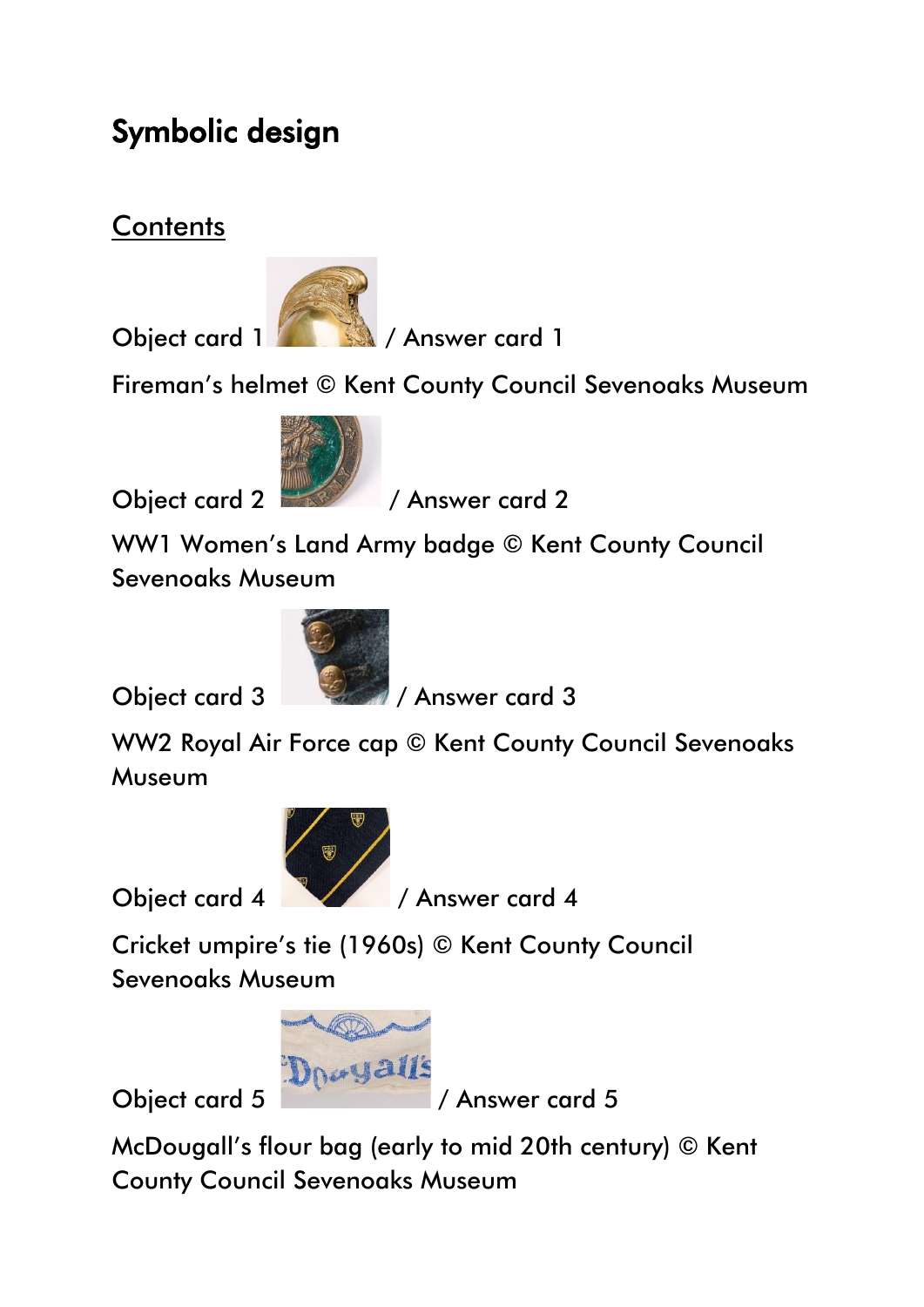



#### Coat of arms templates

Picture board of museum objects with coats of arms

## **Activity 1**

A symbol is something that visually represents something else, such as a concept or an emotion. In design, symbols are often used to represent an industry or organisation.

Look at the object cards. Can you guess what the objects relate to from the symbolic imagery in their design?

## Object card 1

#### Dragon

Fireman's helmet. The Ready Volunteer Fire Brigade was established in 1826 in Sevenoaks.

## Object card 2

#### **Wheat**

Women's Land Army badge. The WLA was set up to grow food for the nation whilst men were sent to war.

## Object card 3

#### Flying bird and crown

WW2 Royal Air Force uniform cap buttons. RAF Biggin Hill squadron near Sevenoaks played an important role in defending Britain.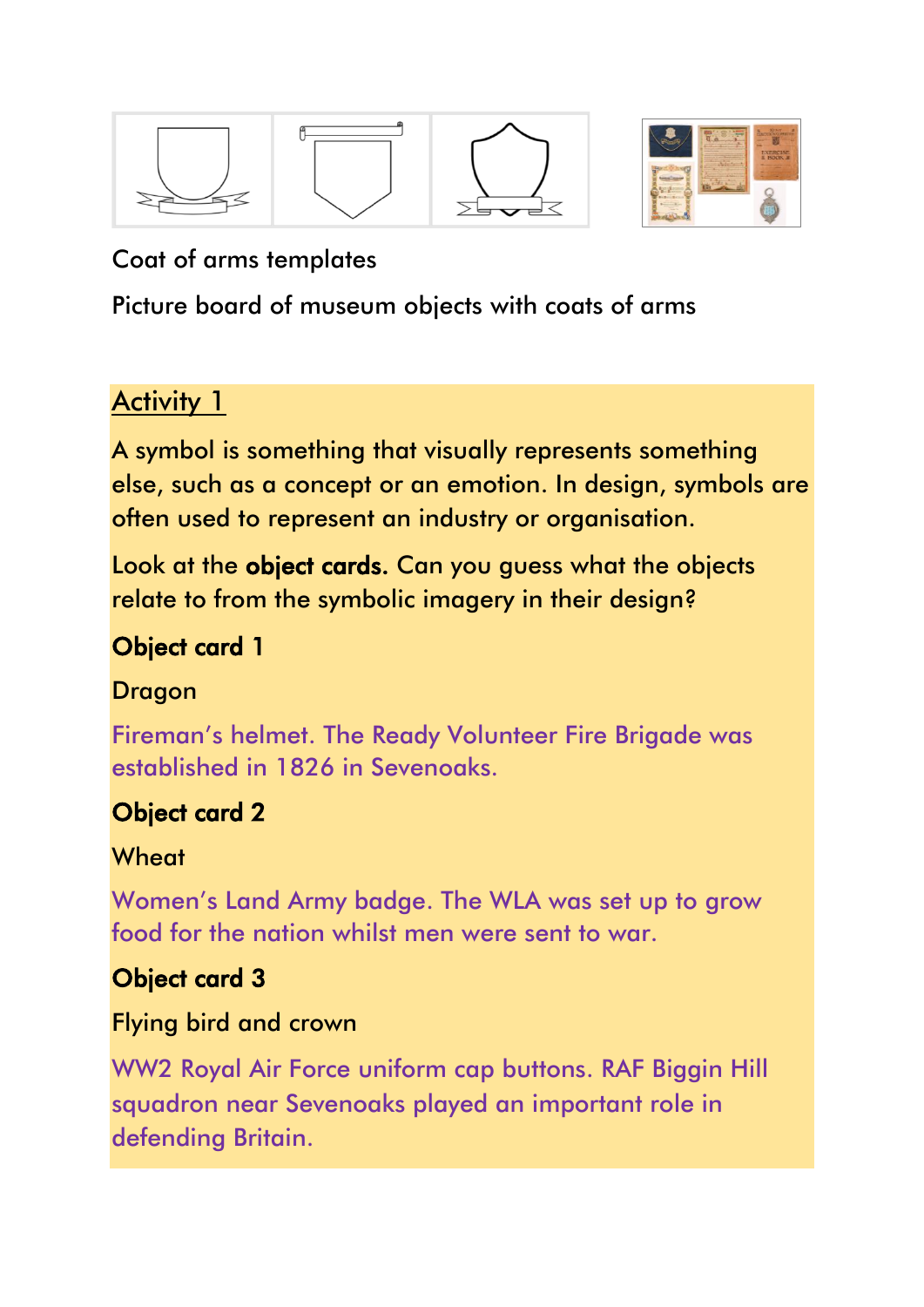#### Object card 4

#### Owl and weighing scales

Cricket umpire's necktie. An umpire needs to be keenly observant and make fair decisions during a cricket match.

## Object card 5

#### Water mill wheel

Flour bag. Traditionally, flour was ground by mills powered by water.

To see full images of the objects, look at the answer cards.

Look at the picture board. What recurring symbol/s can you see on the objects?

#### Coat of arms/ crests.

Coats of arms are so called because they were originally used on shields and flags to identify which side you were on in a battle.

Families, army regiments, corporations and towns can have coats of arms. The symbols used on coats of arms can be literal or metaphorical.

The Sevenoaks coat of arms features on many objects in the museum collection, the acorns representing the oak trees which the town is named after.

## Activity 2

Using the template provided, design your own coat of arms, made up of 4 visual elements which represent you.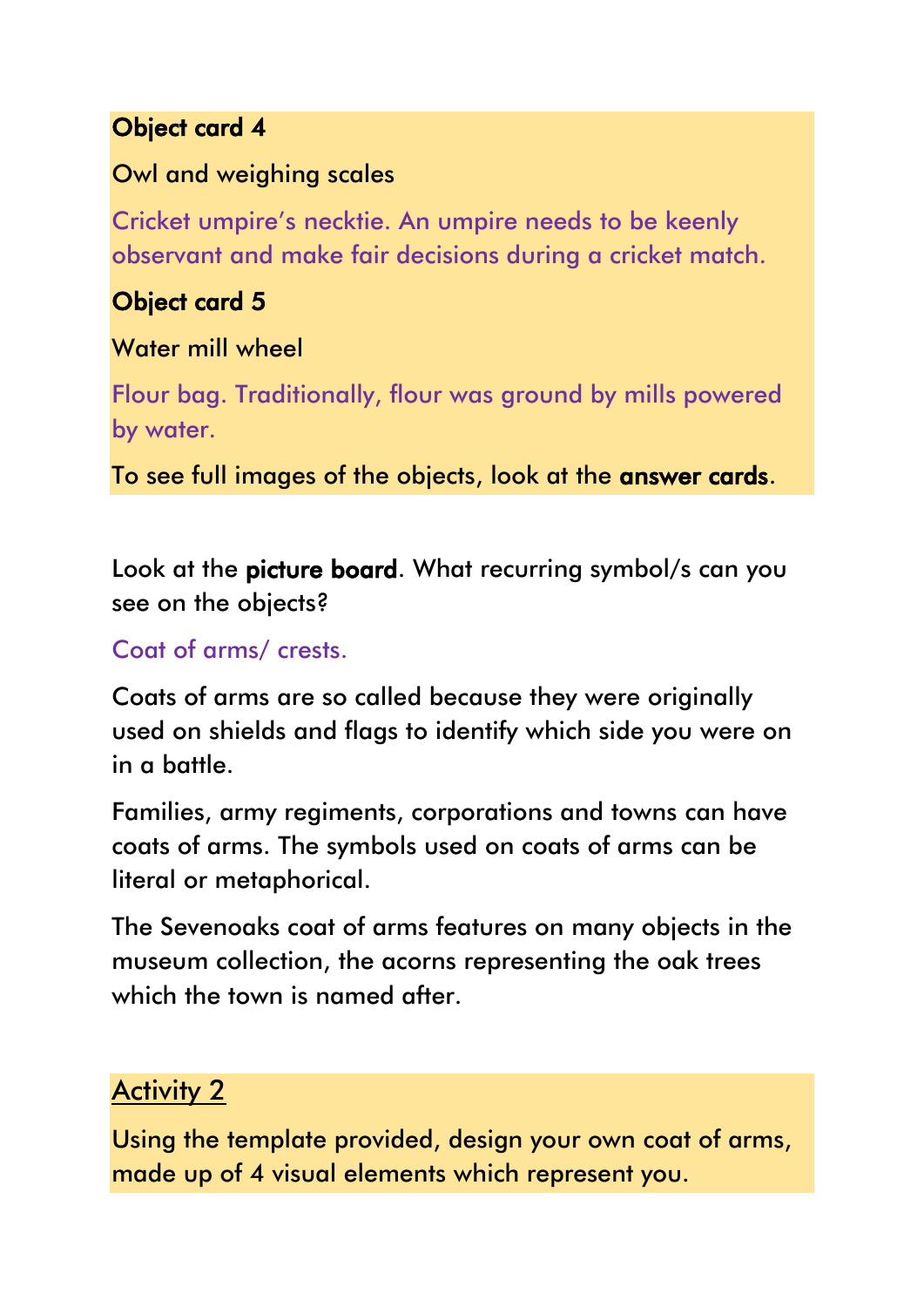## **Portraits**

#### **Contents**



Benjamin Harrison (1837-1921) by Cyril Chitty © Kent County Council Sevenoaks Museum



Emily Jackson (1840 - 1916) by unknown © Kent County Council Sevenoaks Museum



Vita Sackville-West by William Strang (1918) ©

Kelvingrove Museum and Art Gallery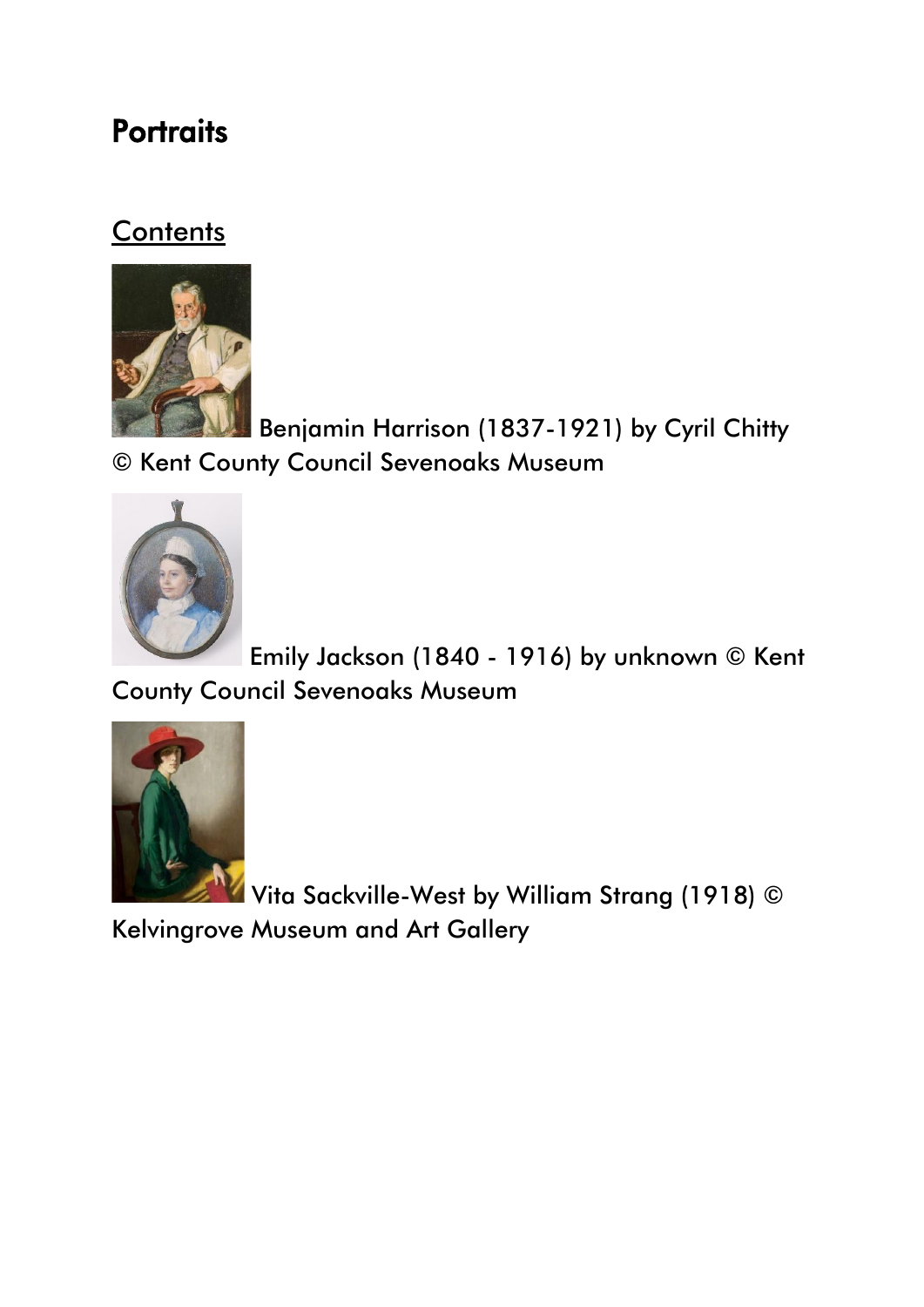### **Discussion**

Look at the portraits, are there any clues in the pictures as to what kind of people they were? How about their profession?

Benjamin Harrison is wearing a traditional shop keeper's jacket and holding a stone tool in his hand. A grocer from Ightham, Harrison became a pioneering archaeologist with a particular interest in the early stone age.

Emily Jackson is dressed in a nurse's uniform. She raised money to build a hospital on Eardley Road in Sevenoaks, where she and others cared for children with tubercular hip disease.

Vita Sackville-West is wearing bright colours and holding a book. She was a writer and part of the Bloomsbury group, a forward-thinking group of writers, intellectuals and artists in the first half of the 20<sup>th</sup> century. She grew up at Knole, the home of her aristocratic family.

#### **Activity**

Draw your classmate wearing or holding something that represents their interests or hobbies.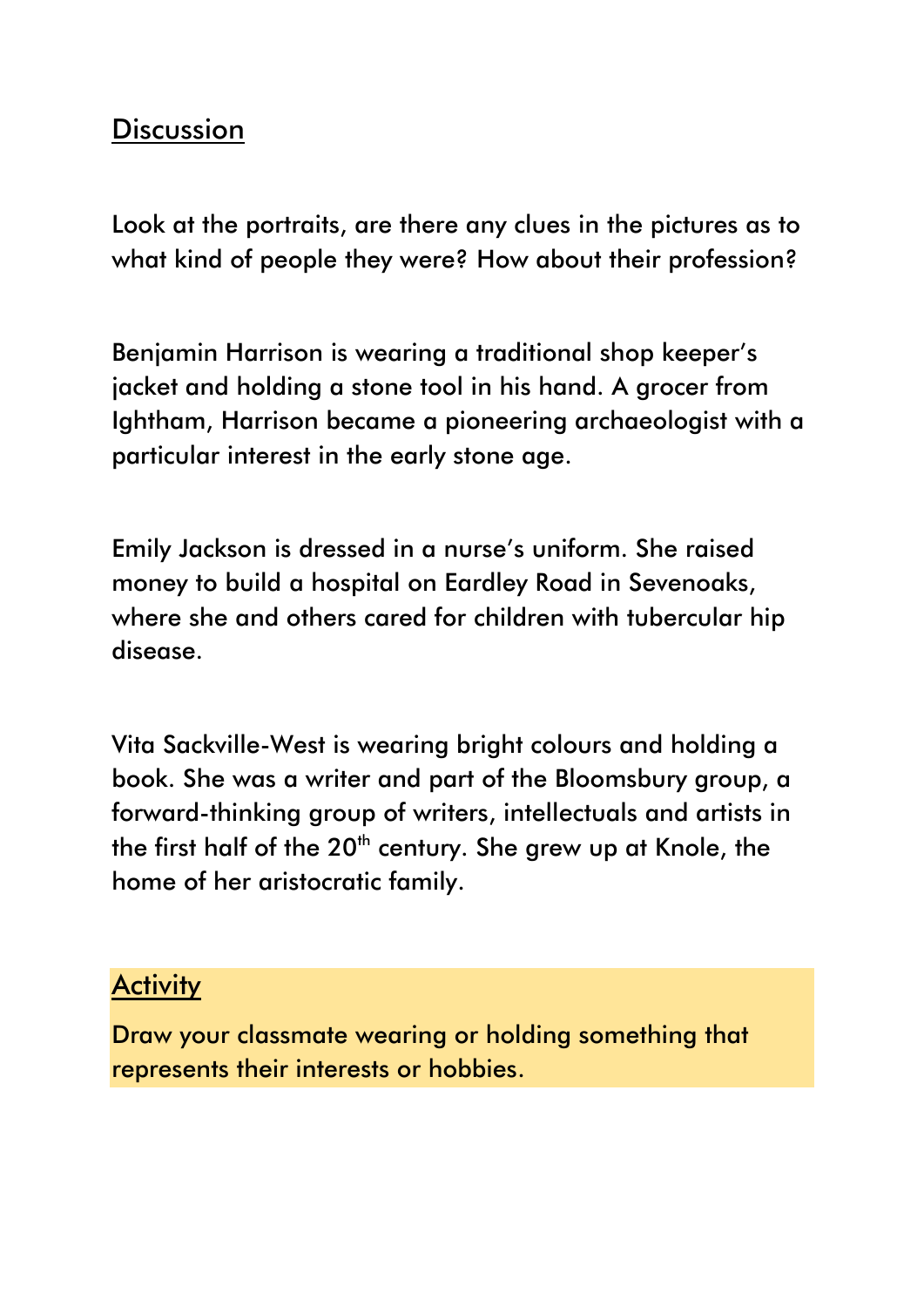# Still life drawing and pattern making

## **Contents**



x13 example patterned fabrics

Natural world:









butterfly box (not glazed - take extra care!)



plaster model grass snake

Human made objects:



x2 glass inkwells



x8 wooden dolly pegs



x4 marbles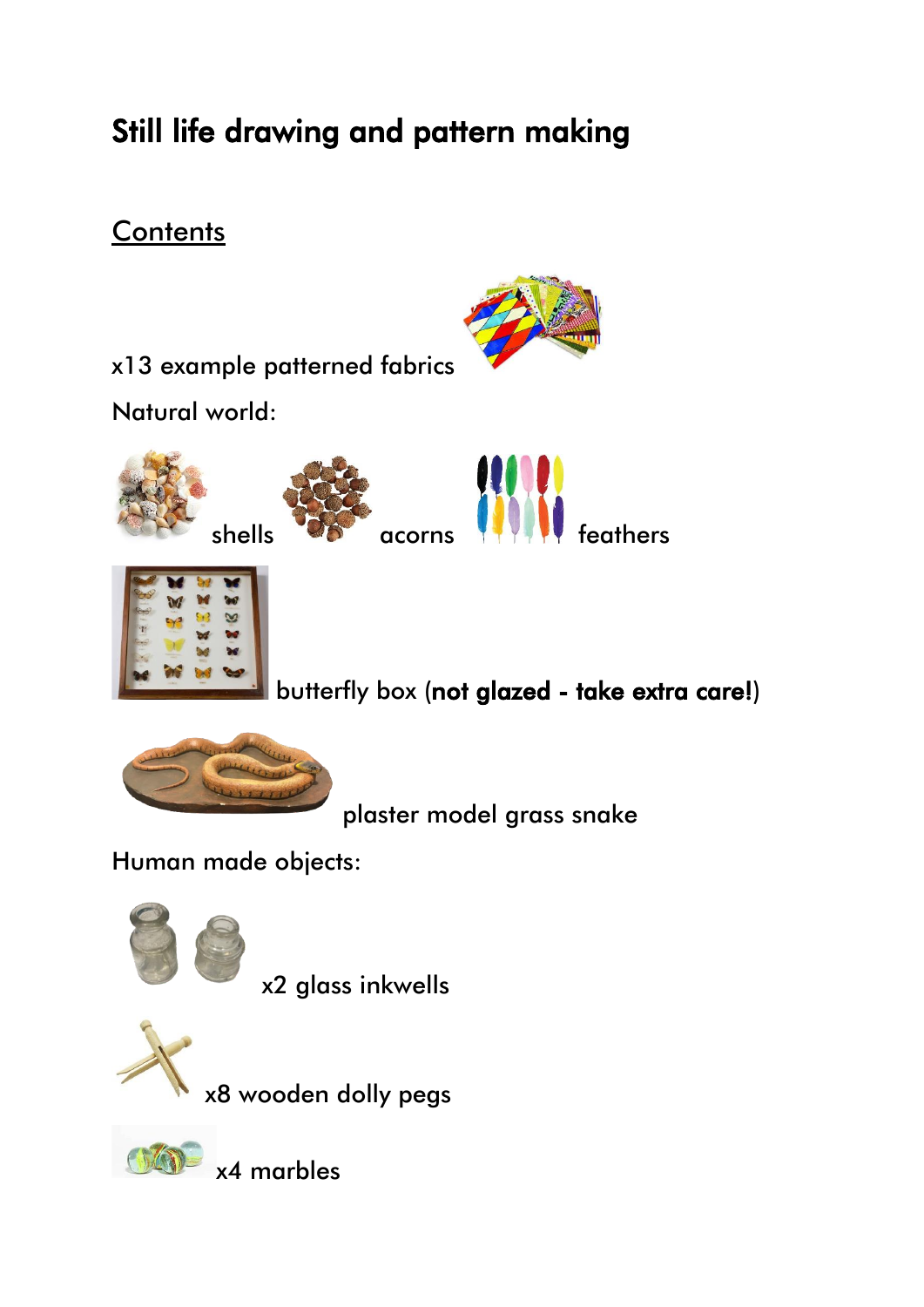### **Activity**

Make a repeating pattern using geometric shapes and still life drawings of the objects provided.

In addition to the resources provided, you will need: pencils, pens, sticky tape, A4 paper

#### Step 1)

Arrange a selection of objects for your still life. Draw the arrangement, staying in the centre of the page. You can also include some geometric shapes and lines, using the stencils to help you, or free hand abstract shapes. Once you are happy with it, go over your pencil lines in pen.

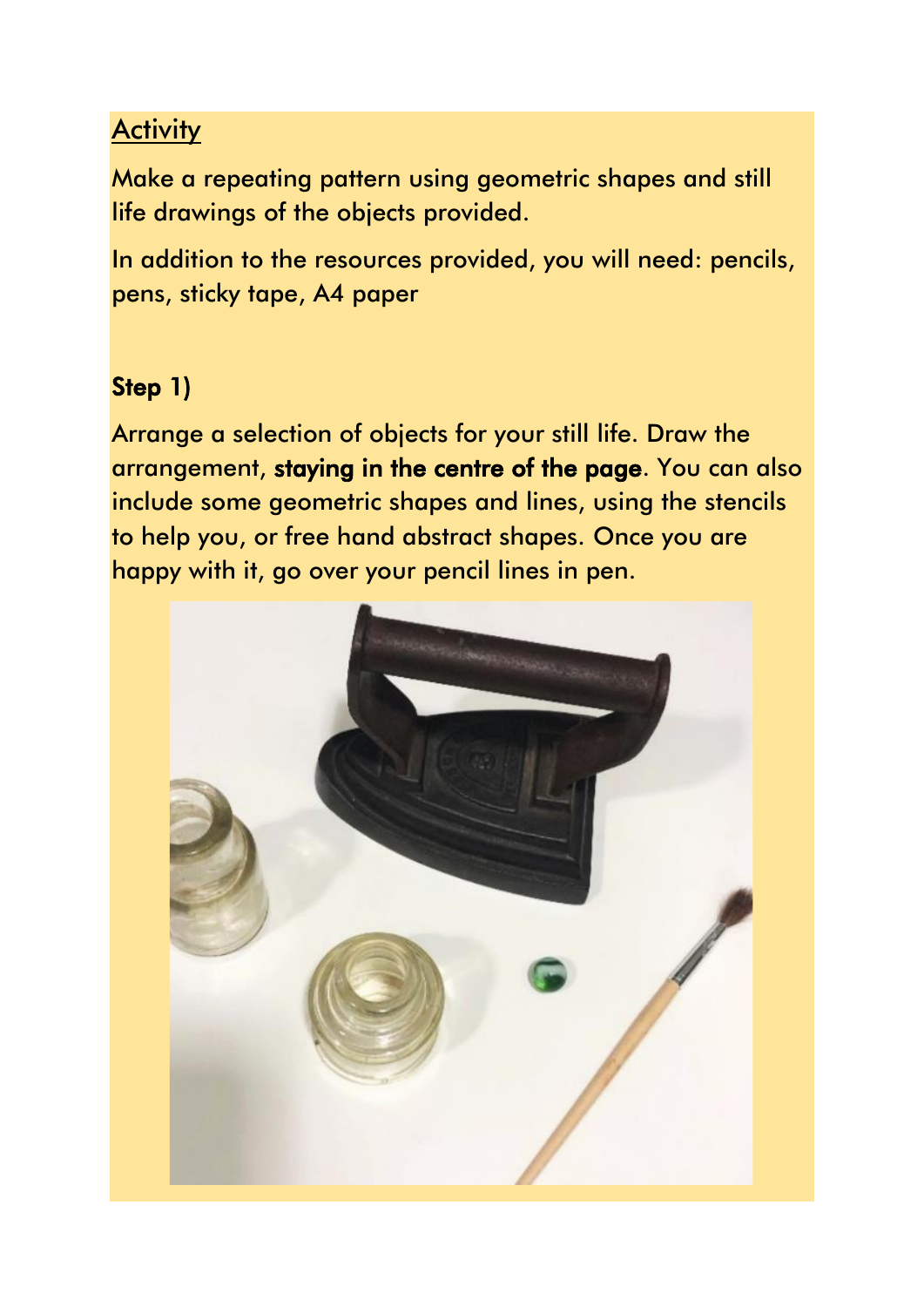## Step 2)

Cut your drawing in half lengthwise.

Switch the two pieces so that the original outer edges touch. Stick the two halves together with tape at the back only.



#### Step 3)

Cut your page in half again, width wise this time.

Switch these two new halves and stick them back together again only taping the back.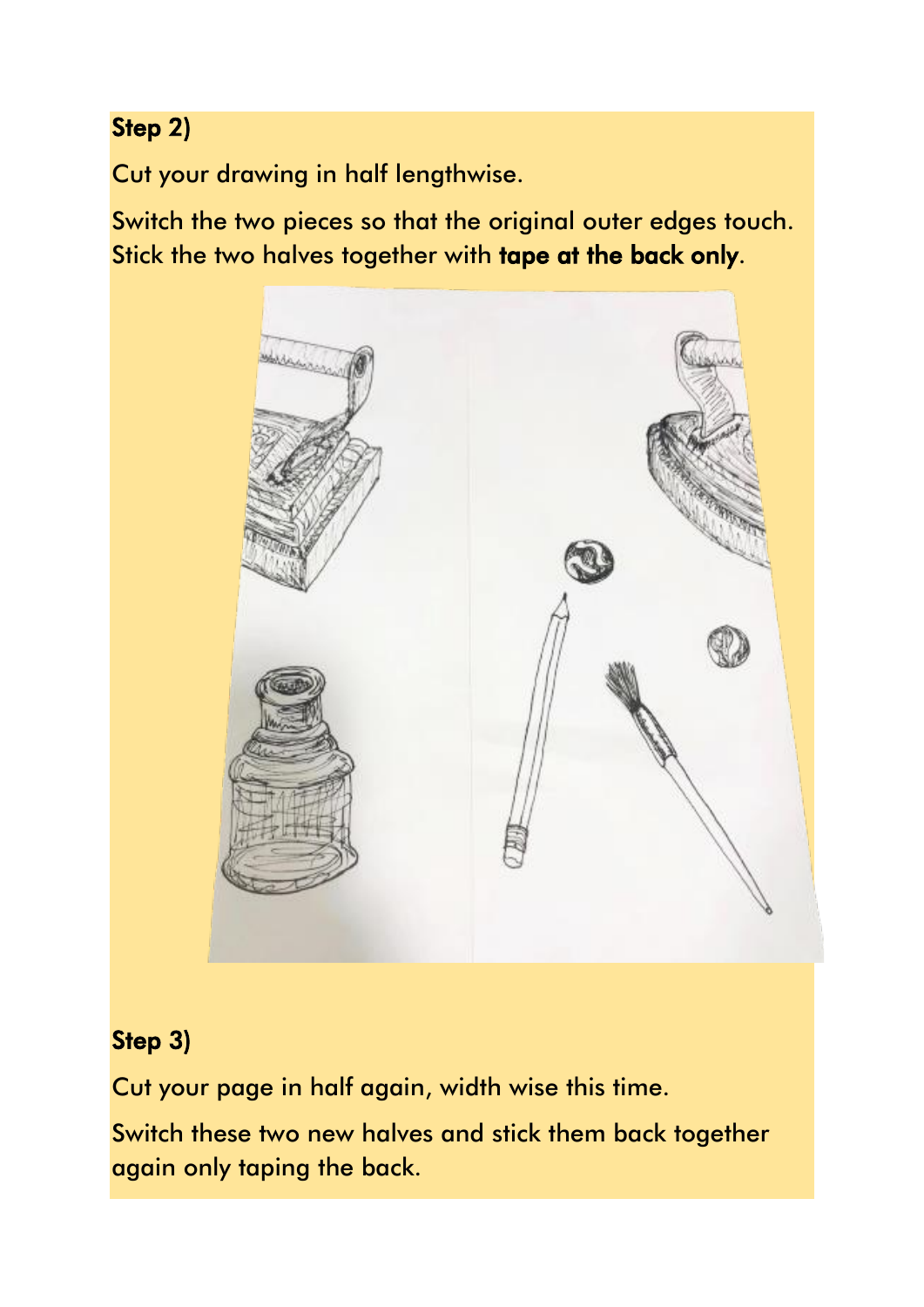

#### Step 4)

Add some more drawings to the blank space in the middle to complete your design.



Now you have your pattern tile! You can add colour if you want.